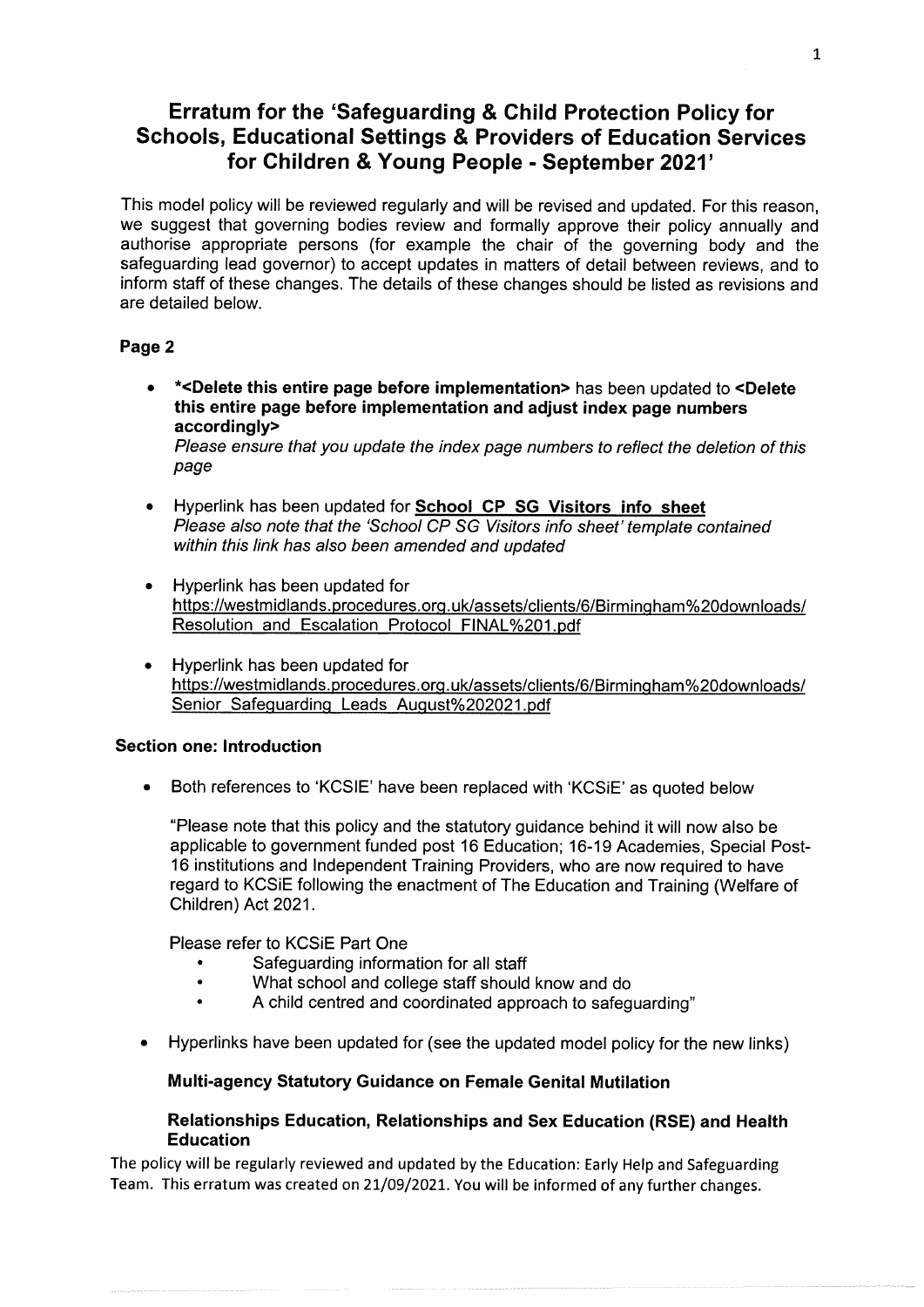Sharing nudes and semi-nudes: advice for education settings working with children and young people (p/ease note that access to this website may be prohibited for your setting)

Voyeurism Offences Act 2019

#### Section two: Overall aims

e Sentence has been adjusted to now read

"A new section has been added making clear the need for ensuring safeguarding and child protection are at the forefront and underpin all relevant aspects of process and policy development in schools and colleges"

e Hyperlink has been updated for Right Help Right Time

#### Section seven: Mental health

• Both references to "[Accessed 14/07/2021]" have now been removed from the below

"Department for Education (DfE) (2017) Preventing bullying. https://www.gov.uk/government/publications/preventing-and-tackling-bullying

Department for Education (DfE) (2018) Mental health and behaviour in schools https://www.gov.uk/government/publications/mental-health-and-behaviour-in-schools--2"

Sentence has been adjusted to now read

"We take seriously our organisational and professional role in supporting and promoting mental health and wellbeing of children/young people through:"

#### Section nine: The Governing Body

e 'KCSIE' replaced with 'KCSiE' as quoted below

"All governors must read part 2 of 'KCSIE"

#### Section ten: Safer recruitment and selection

e 'KCSIE' replaced with 'KCSiE' as quoted below

"The school should follow part 3 of 'Keeping children safe in education' (KCSiE) and pay full regard to "Safer Recruitment' requirements including but not limited to"

#### Section fourteen: Safeguarding students who are vulnerable to radicalisation

e Closed bracket added to the following sentence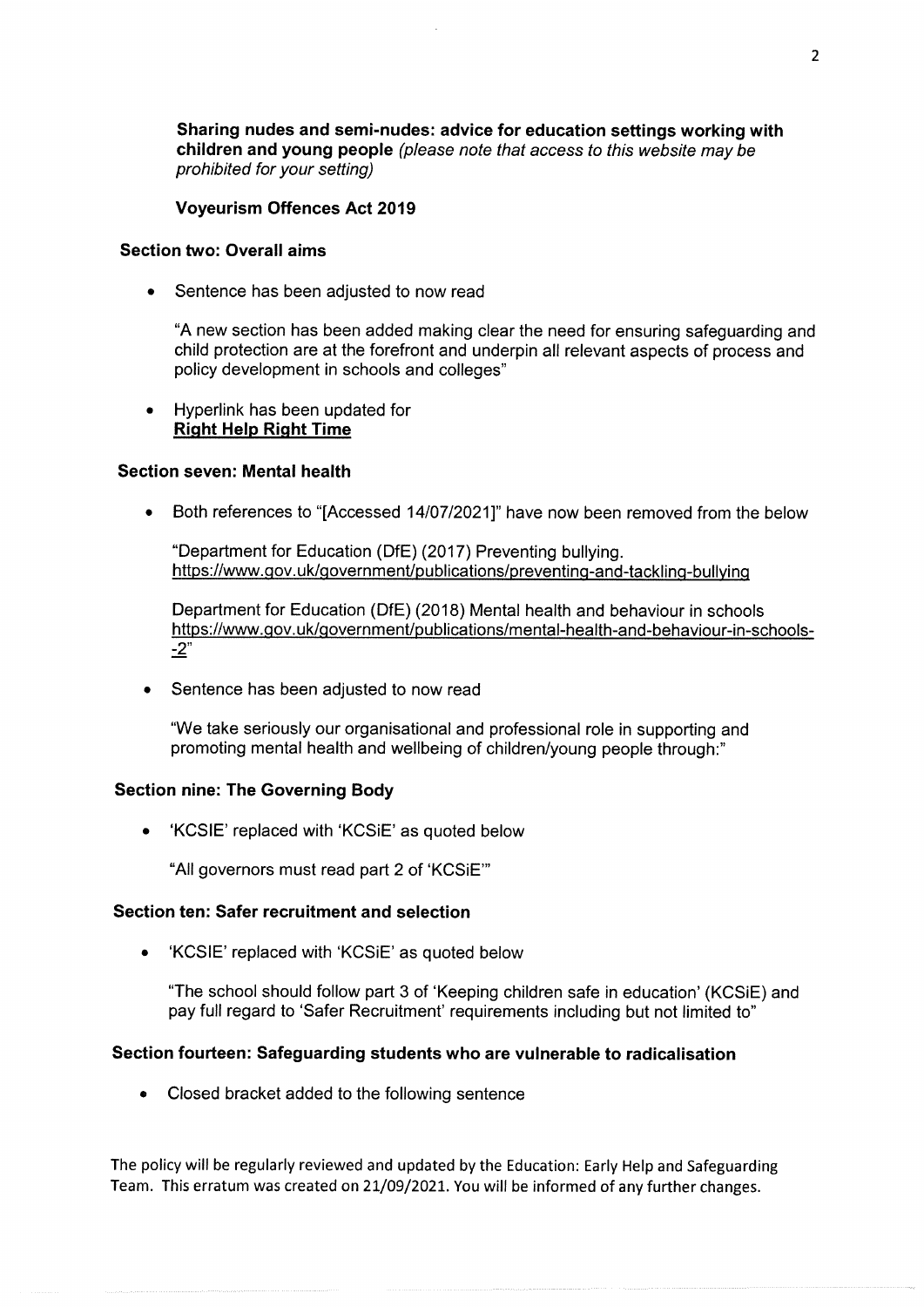"From 1\* July 2015, all schools are subject to the Prevent Duty and must have 'due regard to the need to prevent people being drawn into terrorism' (section 26, Counter Terrorism and Security Act 2015)"

# Section seventeen: Peer on peer/child on child abuse

<sup>e</sup>'KCSIE Guidance' replaced with 'KCSiE guidance' and typo corrected on the word 'buletpoint' to now read as quoted below

"The KCSiE guidance now requires that additional information about peer-on-peer abuse should be included in schools' and colleges' child protection policies, including: para; 144-bulletpoint 6 "a statement which makes clear there should be a zero-tolerance approach to abuse"

The final two paragraphs of the "This means that in our school" section have been merged to now read as shown below

"In assessing and responding to harmful sexualised behaviour, we will follow the local good practice guidance https://westmidlands.procedures.org.uk/pkoso/regionalsafeguarding-quidance/children-who-abuse-others-including-peer-on-peer-abuseharmful-sexual-behaviour to enable provision of effective support to any \*<child/young person> affected by this type of abuse."

#### Section twenty-two: Responding to an allegation about a member of staff

e 'KCSIE' replaced with 'KCSiE' as quoted below

"22.1 The new provision as set out in part 4 of KCSIE should apply to anyone working in the school who has behaved, or may have behaved, in a way that indicates they may not be suitable to work with children."

# Section twenty-five: Links to additional information about safeguarding issues and forms of abuse

'KCSIE' replaced with 'KCSiE' as quoted below and 'Version' adjusted to now be lower case

"29.2 Guidance on children in specific circumstances found in Annex A of KCSiE (latest version) and additional resources as listed below'

- <sup>e</sup>"BCC Education Safeguarding" has been removed from the 'Source' column for 'Health and Wellbeing'
- e "BCC Education Safeguarding" has been removed from the 'Source' column for 'Online' and replaced with "West Midlands Safeguarding Children Procedures"
- <sup>e</sup>Hyperlink for the West Midlands procedures regional safeguarding guidance for child sexual exploitation has been updated to

# https://westmidlands.procedures.org.uk/pkpzs/regional-safequardingquidance/children-affected-by-exploitation-and-trafficking-including-gangs/